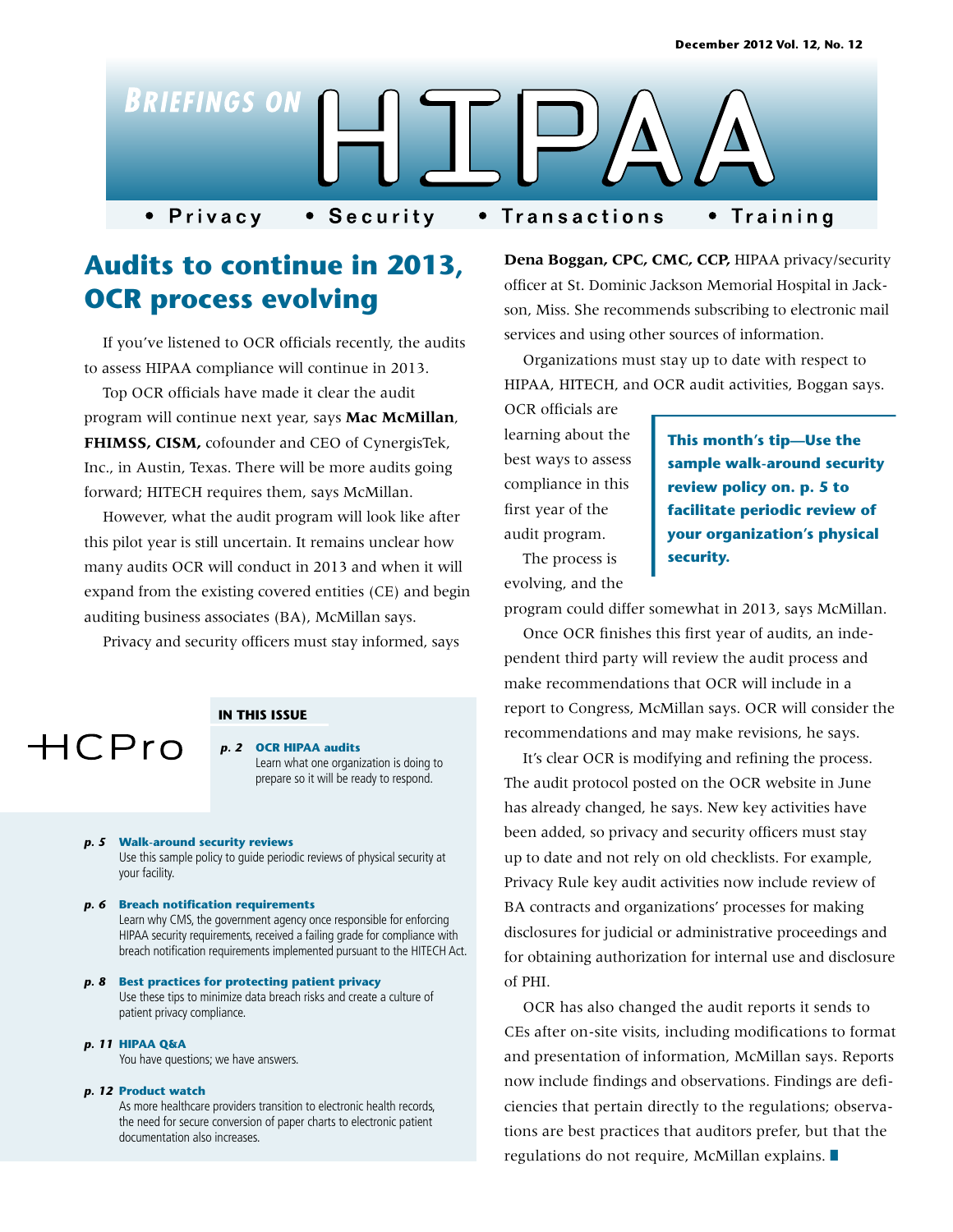## *OCR HIPAA audits* **An inside look at how one hospital is preparing**

One thing is certain.

You don't want to wait until you receive a notification letter from OCR before you begin preparing for a HIPAA audit, says **Dena Boggan, CPC, CMC, CCP,** HIPAA privacy/security officer at St. Dominic Jackson Memorial Hospital in Jackson, Miss.

Boggan began preparing her facility for a potential audit when OCR announced last year that it would launch an audit program in 2012. Before year's end, OCR plans to audit 115 covered entities (CE) to measure their compliance with the HIPAA Privacy Rule, Security

#### **Editorial Advisory Board** *Briefings on HIPAA*

Managing Editor: **Geri Spanek**  $HCP$ ro

Contributing Editors: **Chris Apgar, CISSP,** *President* Apgar & Associates, LLC, Portland, Ore. **Mary D. Brandt, MBA, RHIA, CHE, CHPS,** *Vice President of HIM*  Scott & White Healthcare, Temple, Texas **Joanne Finnegan**

## **Jana H. Aagaard, Esq.**

Law Office of Jana H. Aagaard Carmichael, Calif.

**Kevin Beaver, CISSP** *Founder* Principle Logic, LLC Acworth, Ga.

**Kate Borten, CISSP, CISM** *Founder* The Marblehead Group Marblehead, Mass.

**John R. Christiansen, JD** *Managing Director* Christiansen IT Law Seattle, Wash.

**Ken Cutler, CISSP, CISA** *Vice President*  MIS Training Institute Framingham, Mass.

**Rick Ensenbach, CISSP-ISSMP, CISA, CISM, HITRUST** *Manager* Wipfli, LLP Minneapolis, Minn.

**Reece Hirsch, Esq.** *Partner* Morgan Lewis One Market, Spear Street Tower San Francisco, Calif.

#### **Mac McMillan, FHIMSS, CISSM** *Cofounder and CEO* CynergisTek, Inc. Austin, Texas

**William M. Miaoulis, CISA, CISM** *CISO & HIPAA/HITECH Service Line Leader* Phoenix Health Systems Dallas, Texas **Phyllis A. Patrick, MBA, FACHE, CHC**

*Founder* Phyllis A. Patrick & Associates, LLC Purchase, N.Y.

**Frank Ruelas, MBA** *Principal* HIPAA College Casa Grande, Ariz.

Briefings on HIPAA (ISSN: 1537-0216 [print]; 1937-7444 [online]) is published monthly by HCPro, Inc., 75 Sylvan St., Suite A-101 Danvers, MA 01923. Subscription rate: \$349/year. ● **Briefings on HIPAA,** P.O. Box 3049, Peabody, MA 01961-3049. ● Copyright © 2012<br>HCPro, Inc. All rights reserved. Printed in the USA. Except where specifically encouraged,

notify us immediately if you have received an unauthorized copy.  $\bullet$  For editorial comments or questions, call 781-639-1872 or fax 781-<br>6539-7857. For renewal or subscription information, call customer service at 800-650-

and readers should consult professional counsel for specific legal, ethical, or clinical questions.

Rule, and breach notification requirements.

As the privacy/security officer at the 565-bed hospital, which has more than 3,500 employees, Boggan is responsible for deciding how to prepare should the organization be randomly selected for an audit.

Boggan discussed her hospital's audit preparation during "Inside an OCR HIPAA Audit: Prepare, Plan, and Execute an Effective Audit Strategy," a recent HCPro audio conference.

Consultant **Mac McMillan, FHIMSS, CISM,** cofounder and CEO of CynergisTek, Inc., in Austin, Texas, also shared his experiences while working with several organizations that underwent audits earlier this year.

Organizations must review OCR's audit protocol along with the HIPAA and HITECH regulations, Boggan says. They must also ensure that the necessary guidelines, policies, and procedures have been implemented and updated. "Be prepared. I stress the importance of being proactive, rather than reactive," she says.

So where can healthcare organizations begin?

### **Audit readiness**

Ask yourself some basic questions to determine your audit readiness, Boggan says.

An audit begins with a notification letter from OCR that arrives via registered mail. You'll probably know that the letter is en route, says McMillan. Someone from KPMG, the firm retained by OCR to conduct the audits, will call beforehand to confirm the identity of the individual who heads the organization (e.g., CEO, administrator, practice manager) and the official mailing address.

If OCR audits your organization, who will receive the notification letter and how will you receive word of it? What documentation exists to demonstrate your HIPAA compliance, and where is it? Which members of your organization will constitute the audit team? How often should the team meet?

The recipient of the letter at St. Dominic would be the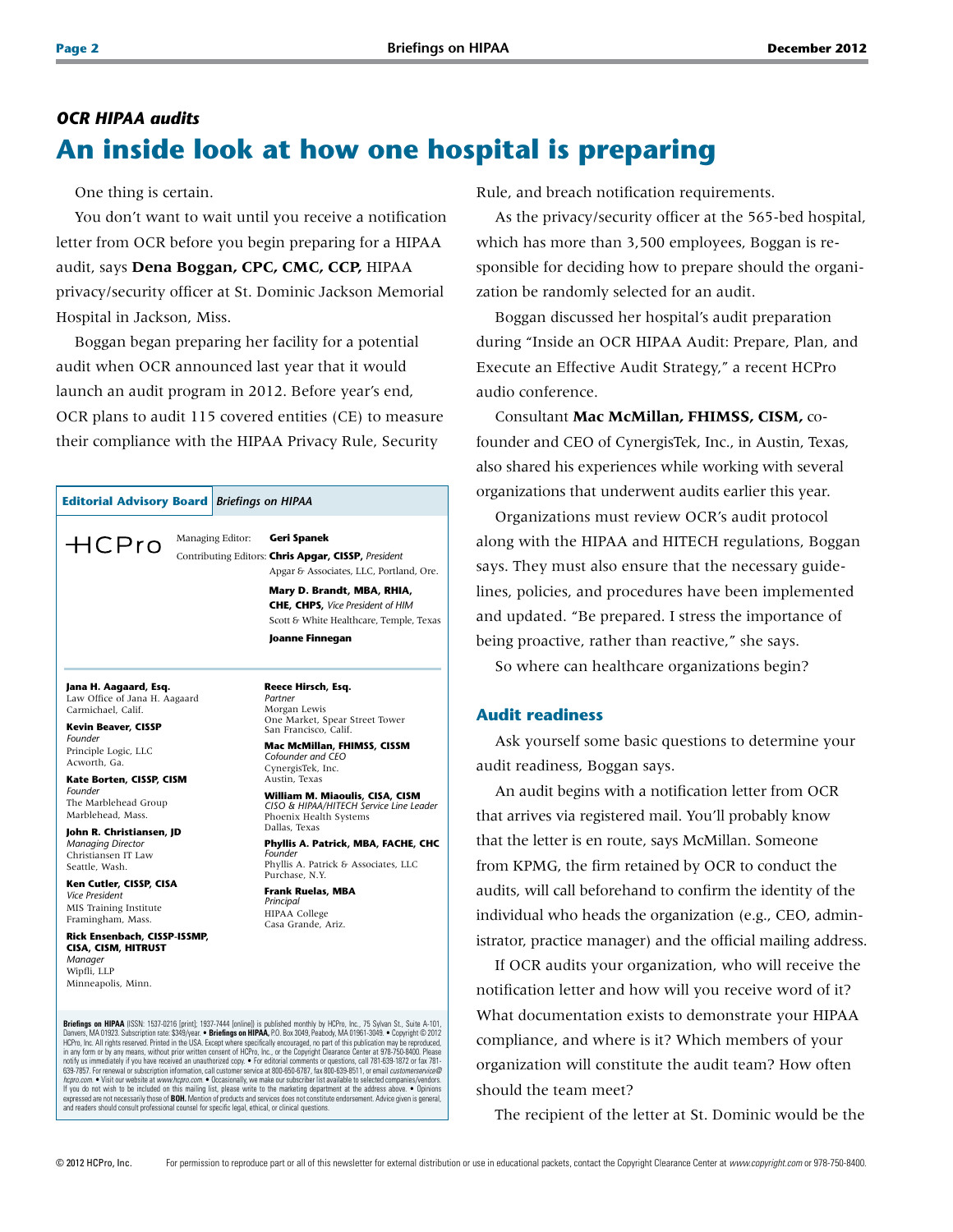CEO, Boggan says. She has ensured that the CEO will notify her of receipt of a letter from OCR. High-level executives often don't open their own mail, so Boggan also communicated the importance of any communications from OCR to the administrative assistant. "You don't want that letter sitting on someone's desk for seven or eight days," she says.

The clock starts upon receipt of the letter, and organizations have only 15 business days to respond with all documents requested by the KPMG audit team. OCR says organizations should have 30–90 days until auditors arrive on-site; however, one consultant recounted an instance when auditors arrived after only three weeks.

#### **Centralized accountability**

Strive for centralized accountability. Boggan uses the HIPAA audit protocol posted on OCR's website *(www.hhs.gov/ocr/privacy/hipaa/enforcement/audit/protocol.html)*  to guide her audit preparations. She also relied on reports about the audit process to develop a matrix that lists the documents auditors are likely to request.

Notification letters contain a list of items that organizations must produce (e.g., policies, procedures, plans, demographic information, forms that pertain to HIPAA compliance).

Boggan's matrix includes a column that identifies which team member is responsible for specific documentation (e.g., training documentation, incident response plan). Boggan compiles the information in an Excel® workbook and includes a column for comments.

Easy retrieval requires knowing where all the documentation is, says McMillan. "This is very much an evidentiary-based audit. Demonstration [of your compliance] is really what you need to focus on," he says.

Boggan also has created a central repository for guidelines, policies, procedures, forms, and other supporting documentation. "I've created an electronic file. It's ready to go," she says.

#### **Review documentation**

Remember that the list of documents you compile is

most likely unique to your organization, Boggan says. The audit protocol is evolving and already has changed. OCR has revised its protocol, so your matrix must remain current, she says.

The audit protocol serves as a guide for audit activities, says McMillan. It currently includes 169 separate procedures—81 for privacy, 78 for security, and 10 for the Breach Notification Rule.

McMillan advises reviewing documentation with four C's in mind:

- ➤ **Completeness.** Do you have a complete set of policies and procedures that describes the controls you have to ensure privacy and security?
- ➤ **Compliance.** Do these policies and procedures meet the mandate of the rules?
- ➤ **Currency.** Are they up to date and do they reflect what is actually happening in your organization?
- ➤ **Consistency.** Are your policies and procedures consistent with your practice and evidence?

#### **Organize an audit team**

Decide who should be on the team, Boggan says. Her team includes representatives from IT, HIM, administration, and patient care services. The team need not be large, but it should include key individuals.

Assign tasks, responsibilities, and deadlines to team members. Assign backups if necessary.

The audit team should review policies and procedures, she says. Before an audit is the time to determine whether they comply with current regulations and make necessary revisions. Note the dates of reviews, revisions, and implementation. Revisions are necessary whenever the regulations or your operations change.

"Don't be like Scarlett O'Hara and say, 'I'll think about that tomorrow,' " Boggan says.

#### **Maintain audit awareness**

Begin communicating now, not when the letter arrives, says Boggan. Discuss audit probability, not possibility.

Conduct a reeducation program for your workforce to ensure that HIPAA and HITECH requirements remain at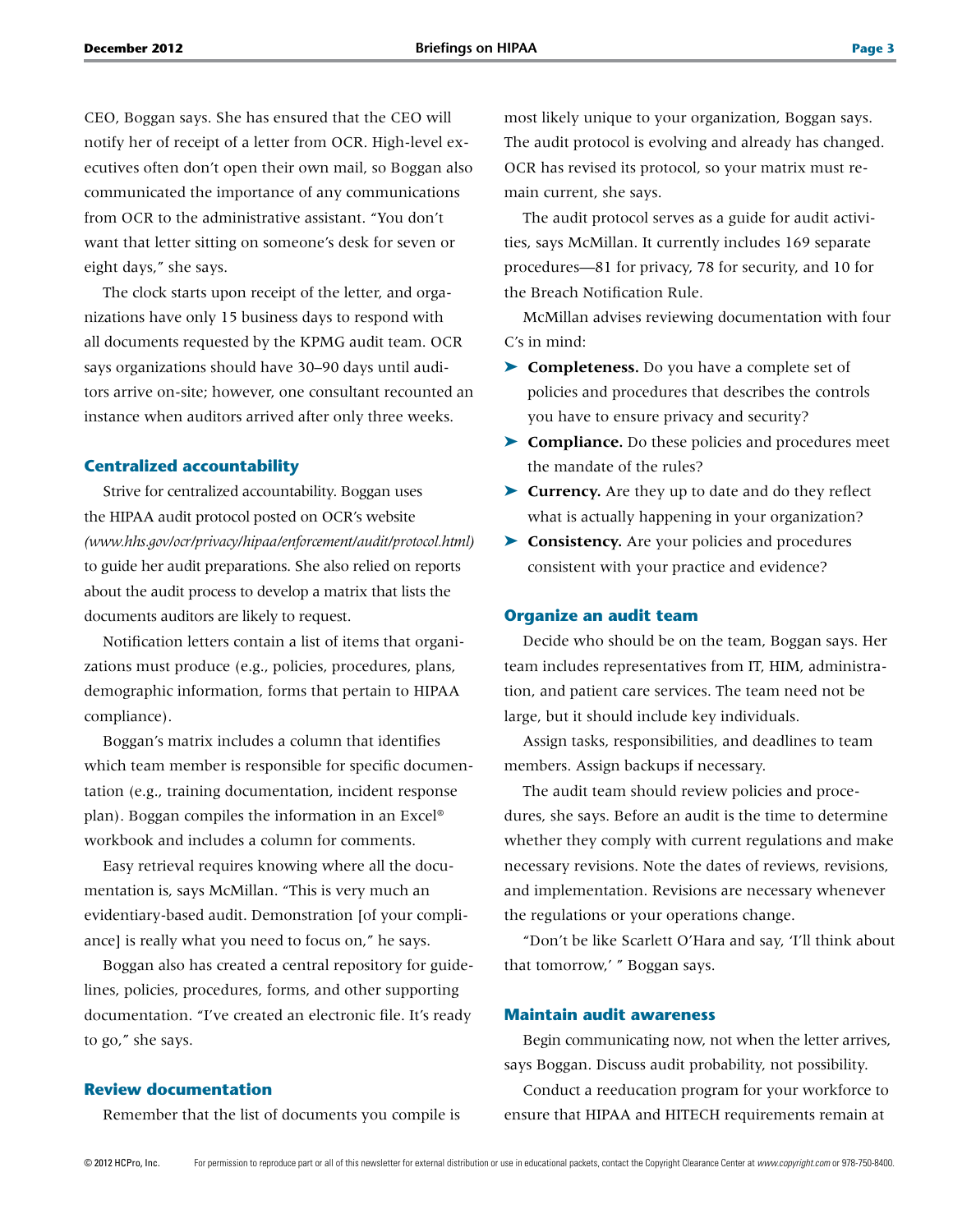the forefront. Keep that education light and incorporate humor if you can, Boggan advises.

"Refresher training is invaluable," says McMillan.

Boggan sends workforce members an email every Friday that focuses on a HIPAA topic and includes a cartoon to make it fun.

You want your staff to be prepared to answer questions from the audit team. Education is essential for staff members' audit preparedness. "I tell people, 'It's not like *Who Wants to Be a Millionaire®.* If you are asked a question, you can't call a lifeline,' " she says.

Ensure your administration is aware of what is happening. Privacy and security officers in many organizations may get the message from administration that they can handle audit preparation on their own. But to be effective, you need buy-in and support from administrators, she says. Boggan prepares a quarterly report for administration and meets quarterly with her operational team. She says she is fortunate to have access to the CEO.

#### **Take a walk**

Conduct walking audits in your facility, Boggan says. Be the auditor and audit your organization as if it were

your first visit to the facility. Look for things that might raise a red flag for a real auditor. (Refer to the sample policy for walk-around security reviews on p. 5.)

Visit with staff members often so they know you are there and available, she says. Ask staff members questions during walking audits. Stick to the basics. "I'm asking questions they should know," Boggan says.

For example, ask about the policy for disposal of paper containing PHI or the appropriate action when stepping away from a computer when an application with PHI is in use. Test staff members' knowledge of the appropriate steps if they suspect a privacy or security breach.

Doing so helps staff become accustomed to questions that auditors might ask. If you need ideas, consider the questions that are part of your workforce members' annual HIPAA reviews. For example, St. Dominic workforce members must answer approximately 50 questions derived from the regulations during their annual HIPAA assessment. The questions help ensure that they are aware of and follow the regulations.

Staff members will reflect your comfort level and confidence, Boggan says, something you should realize and remember.  $\blacksquare$ 

## **HIPAA training handbooks: Understanding the Privacy and Security Rules**

HIPAA requires organizations to train all staff members to ensure they understand their roles and responsibilities with respect to protecting patient privacy and keeping health information secure. These handbooks educate staff about their role in protecting patient health information. They address changes to HIPAA regulations resulting from the ARRA and the HITECH Act.

This series includes HIPAA training handbooks for healthcare providers in a variety of positions and settings, including behavioral health staff; business associates; coders, billers, and HIM staff; executives, administrators, and corporate staff; healthcare staff; home health staff; long-term care staff; nursing/clinical staff; nutrition, environmental services, and volunteer staff; physicians; and registration and front office staff.

#### **Combine handbook and online training**

HCPro offers role-specific HIPAA e-learning courses that can be used in conjunction with this handbook. Visit *www. hcmarketplace.com* for information about building a complete and comprehensive training program for your staff.

Save money when you purchase multiple copies. Ask your customer service representative about money-saving discounts and bulk orders. Call toll-free 800-650-6787 or email *customerservice@hcpro.com,* and mention source code NEWSAD.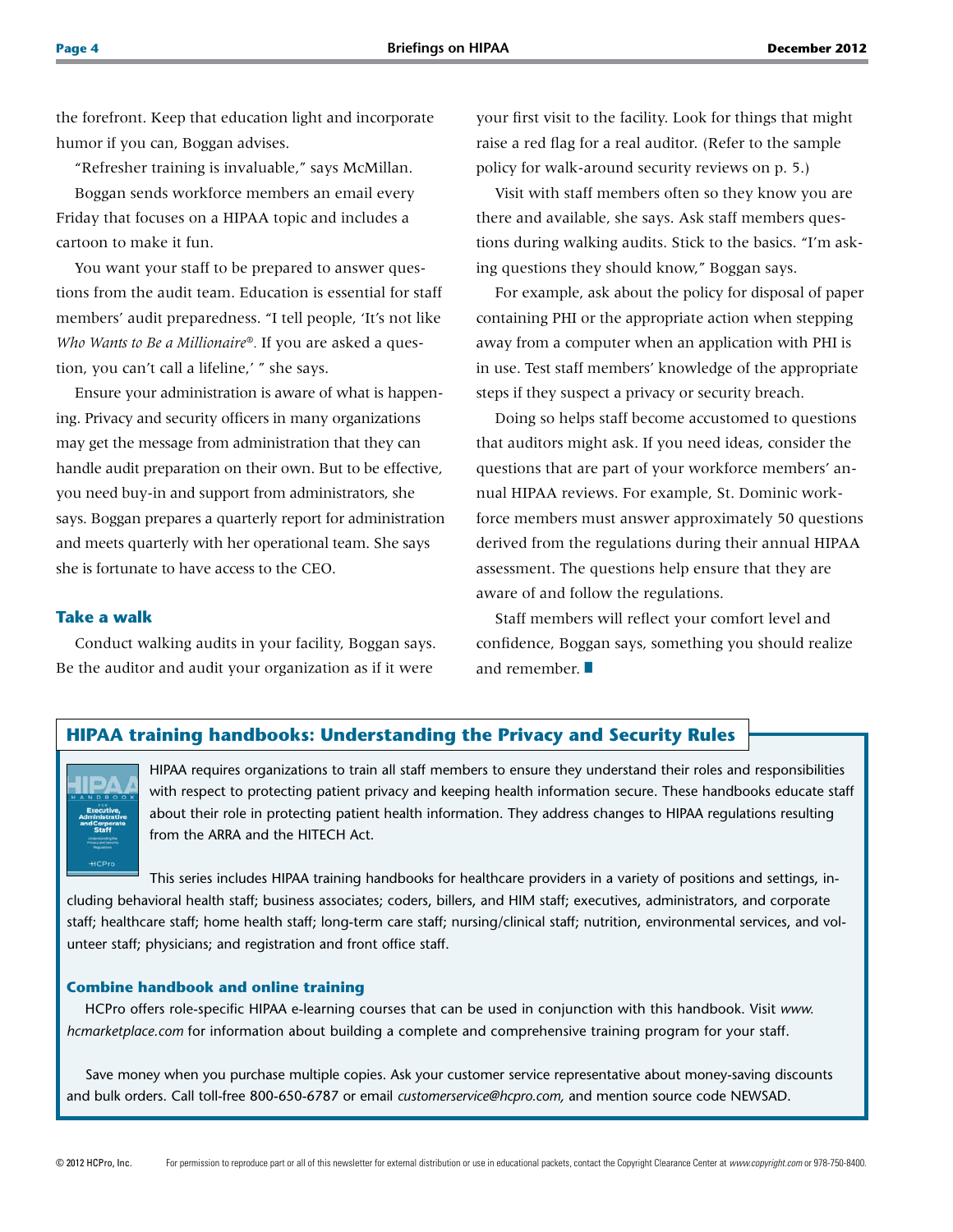### **Sample policy: Walk-around security reviews**

**Title:** Walk-around security reviews

Policy: This organization will perform periodic reviews of our physical security to ensure that we are adhering to our security policies and procedures.

**Purpose:** This policy and the general rules contained herein describe a periodic observational review of security practices in our organization. This simple process serves multiple purposes. It evaluates the current state of security practices that are easily observed, identifying weak areas for remediation. It appropriately distributes security responsibility and accountability to managers throughout the organization. It shows that security is important to management. It reinforces good security practices described in workforce training. It provides evidence of security compliance monitoring by this organization.

**Scope:** These walk-around audits or reviews will be performed in all our facilities. This policy also may apply to the facilities of our agents and trading partners, depending on the terms of the relationship. The audit/review includes only security practices that can be observed (seen, heard). It is noninvasive and nontechnical. Hence, it does not constitute a comprehensive security review, but is nonetheless an important security tool.

#### **General rules**

- **1.** The information security officer (ISO) and facilities management director will coordinate and oversee performance of periodic facility security reviews.
- **2.** Reviews will be performed quarterly, or more often if needed.
- **3.** Department heads will be responsible for performing, or overseeing the performance of, the review for their areas. At any time, a review may be performed by the ISO, the facilities management director, or designee.
- **4.** Reviews will be performed using a standard checklist (paper or electronic) prepared by the ISO and facilities management director, in collaboration with the privacy officer.
- **5.** Any "yes" response, indicating a problem, will require further details describing the circumstances (for example, the name of the individual who failed to log off, or the location of an overflowing shredding bin). If the issue is resolved immediately, that should be indicated on the form. The person performing the review will sign and date the form. Completed forms will be sent to the ISO.
- **6.** The ISO will ensure that forms are returned when due. The ISO will review completed forms and assess any "yes" responses to determine whether follow-up is needed. For example, the ISO may identify a pattern of problems and schedule a workforce security training session with that department. Or the ISO may determine that a particular situation calls for disciplinary action because it violates policy and puts organization information at heightened risk. (In that case, a security incident report should be completed and the incident response process followed.)
- **7.** The ISO will summarize responses and the overall status, and report the results to organization senior management, as appropriate.
- **8.** This process is not intended to be punitive. However, where security practices do not meet organization policy, standards, and training, the manager and the ISO will follow up and remediate the problem. In some cases, disciplinary action may be warranted.

*Source:* The No-Hassle Guide to HIPAA Policies: A Privacy and Security Toolkit *(updated for 2009), published by HCPro, Inc.*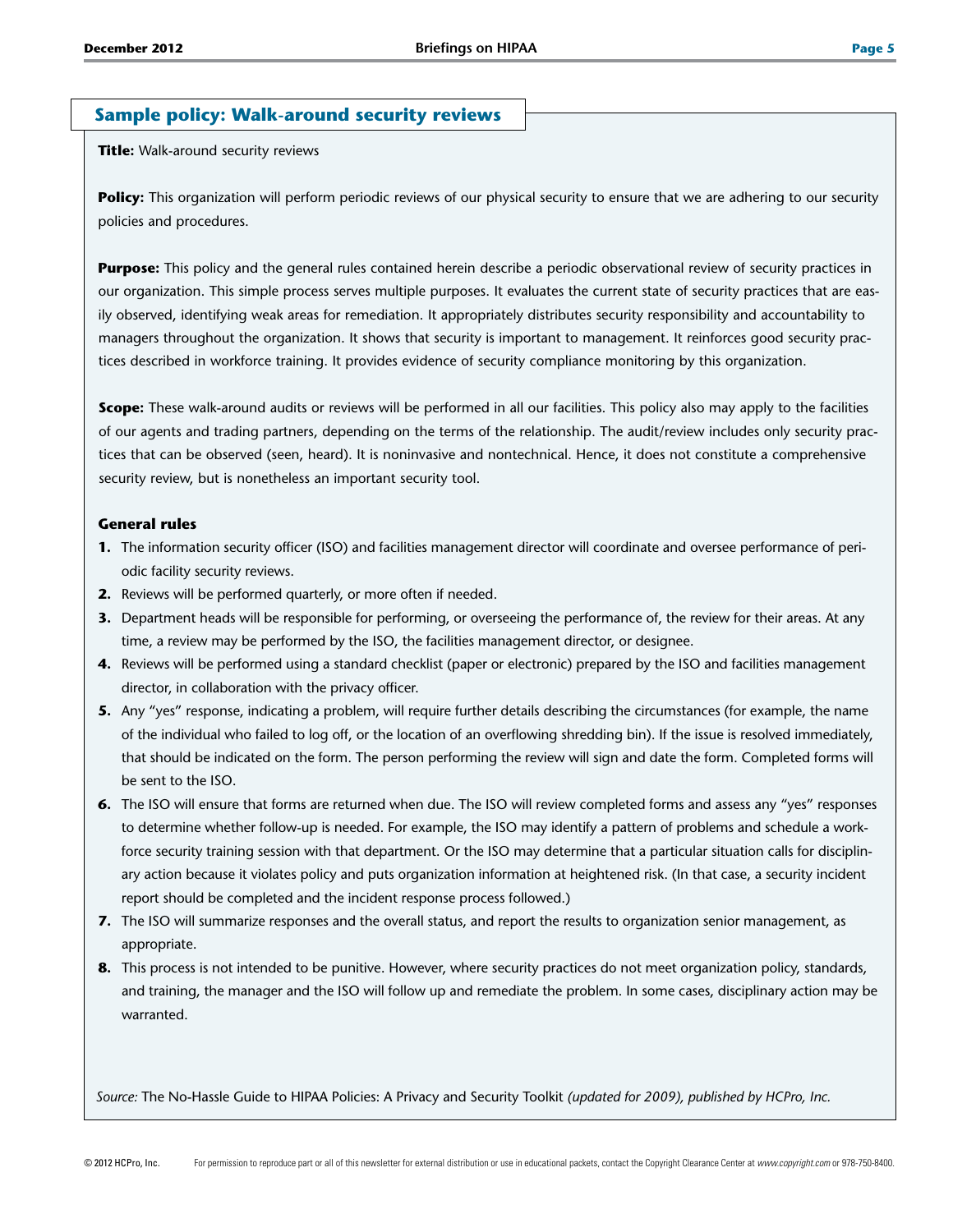## **CMS receives failing grade for breach notification**

If you think complying with all of the HIPAA breach notification requirements is difficult, you're not alone.

CMS, the government agency once responsible for enforcing HIPAA security requirements, received a failing grade for compliance with the breach notification requirements implemented pursuant to the HITECH Act.

CMS did not meet several requirements with respect to reporting 14 breaches of PHI, according to a report by the Office of Inspector General (OIG) issued in October. The OIG said it prepared the report because of its concerns about medical identity theft.

#### **Notification problems**

CMS, which maintains the PHI of millions of Medicare beneficiaries, reported that it experienced 14 breaches of PHI that required notification between September 23, 2009 (when the notification requirements became effective) and December 31, 2011. The breaches affected 13,775 Medicare beneficiaries. CMS notified these individuals, but it did not meet all of the breach notification requirements, the OIG report said.

For example, CMS didn't always meet the time frame for sending the notifications or include all of the necessary information in the notices.

"I think it's a case of 'do as I say, not as I do,' " says **Chris Apgar, CISSP,** CEO and President of Apgar & Associates, LLC, in Portland, Ore.

"My first reaction is that the 'cobbler's children don't have shoes,' maybe because they are so resourceconstrained that they can't afford the leather to make them," says **John C. Parmigiani,** president of John C. Parmigiani & Associates, LLC, in Ellicott City, Md., who at one time worked at CMS.

Apgar wondered whether CMS would face any fines from OCR as a result of its failure to comply with the breach notification rules. "CMS is a [covered entity (CE)] and should live up to the same rules," he says. "It's not a good message to send out."

However, Parmigiani says CMS is struggling like so many others organizations. "CMS, like other covered entities, [is] still feeling their way in developing a very granular, efficient breach notification process," he says. "This is a continuous improvement effort that eventually will result in comprehensive databases of patients—or beneficiaries in CMS' case—with sensitive triggers to quickly respond to potential breaches to guard against unauthorized access to medical records and to mitigate harm and medical identify theft."

The OIG report acknowledged that CMS has made progress with respect to medical identity theft. CMS has developed a compromised Medicare numbers database for its contractors. But the OIG said the agency could improve the database's usefulness.

The OIG report said contractors do not consistently

| <b>Breach</b>                          | <b>Number of breaches</b> | <b>Number of affected beneficiaries</b> |  |  |
|----------------------------------------|---------------------------|-----------------------------------------|--|--|
| Medicare Summary Notice printing error |                           | 13,412                                  |  |  |
| Beneficiary information posted online  |                           | 190                                     |  |  |
| Mismailings or loss during transmit    | 10                        | 165                                     |  |  |
| Stolen beneficiary information         |                           |                                         |  |  |
| Total                                  |                           | 13,775                                  |  |  |

#### **Breaches requiring notification reported by CMS (September 23, 2009–December 31, 2011)**

*Source: October 2012 OIG report,* CMS Response to Breaches and Medical Identity Theft. *Access the report at* https://oig.hhs.gov/oei/reports/oei-02-10-00040.pdf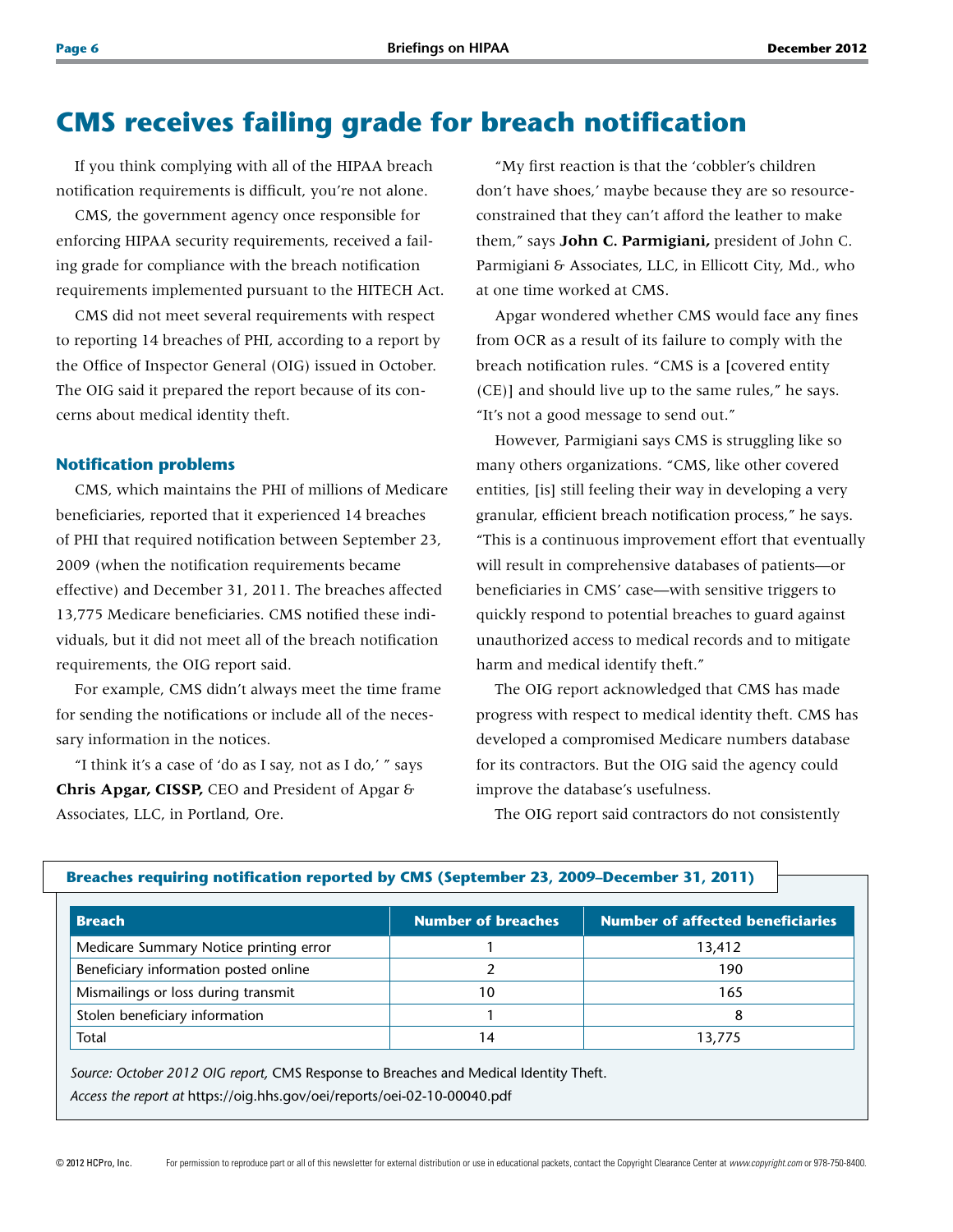develop edits to stop payments on compromised Medicare numbers. It said contractors vary in the extent to which they develop edits for compromised numbers and differ in the types of edits they develop. CMS offers some remedies to providers, but fewer remedies are available to beneficiaries affected by breaches, the report said.

#### **What went wrong**

CMS' breaches generally involved beneficiaries' names, Medicare identification numbers, dates of birth, diagnoses, and services rendered, according to the OIG report. (The chart on p. 6 lists the causes of the breaches.)

#### **Failure to meet notification requirements**

CMS notified all of the beneficiaries affected by the 14 breaches, but it didn't meet the time requirement for mailing notification letters in seven cases. According to the Breach Notification Rule, CEs must notify individuals "without unreasonable delay" and no more than 60 days after they discover the breach.

In some cases, notification was sent four days after the 60-day period expired. In others, notification was sent more than four months after the deadline, the OIG report said. The notification letters for the largest breach were sent within the required time frame.

Notification letters often lacked required information, the report said. (Refer to the chart below.)

Media outlets must be notified when a breach affects 500 or more residents of a state or jurisdiction. CMS complied with the time requirements but failed to include steps that affected individuals should take to protect themselves. In its response to the OIG findings, CMS said that its policies and procedures reflect the breach notification requirements. Problems arose with respect to following them.

CMS said it will develop new procedures and/or modify existing ones to improve the breach notification process. It will also analyze its current process to identify gaps and make improvements.

The OIG recommended that CMS do the following:

- ▶ Ensure that breach notifications meet ARRA (PL 111-5) requirements, including time constraints and required information
- ➤ Improve the compromised Medicare number database
- ➤ Provide contractors guidance with respect to using database information and implementing edits
- ➤ Develop a method for ensuring that beneficiaries who are victims of medical identity theft retain access to needed services
- ➤ Develop a method for reissuing Medicare identification numbers to beneficiaries affected by medical identity theft  $\blacksquare$

*Editor's note: Access the OIG report at* https://oig.hhs.gov/ oei/reports/oei-02-10-00040.pdf.

| <b>Notification requirement</b>                                  | Number of breaches not meeting requirement |
|------------------------------------------------------------------|--------------------------------------------|
| Failed to send notification within 60 days of breach's discovery |                                            |
| Failed to provide description of breach investigation, loss      | 6                                          |
| mitigation, and protection against further breaches              |                                            |
| Failed to include date breach occurred or was discovered         | 7                                          |
| Failed to provide types of PHI involved, contact procedures, or  | 3                                          |
| steps to protect from harm                                       |                                            |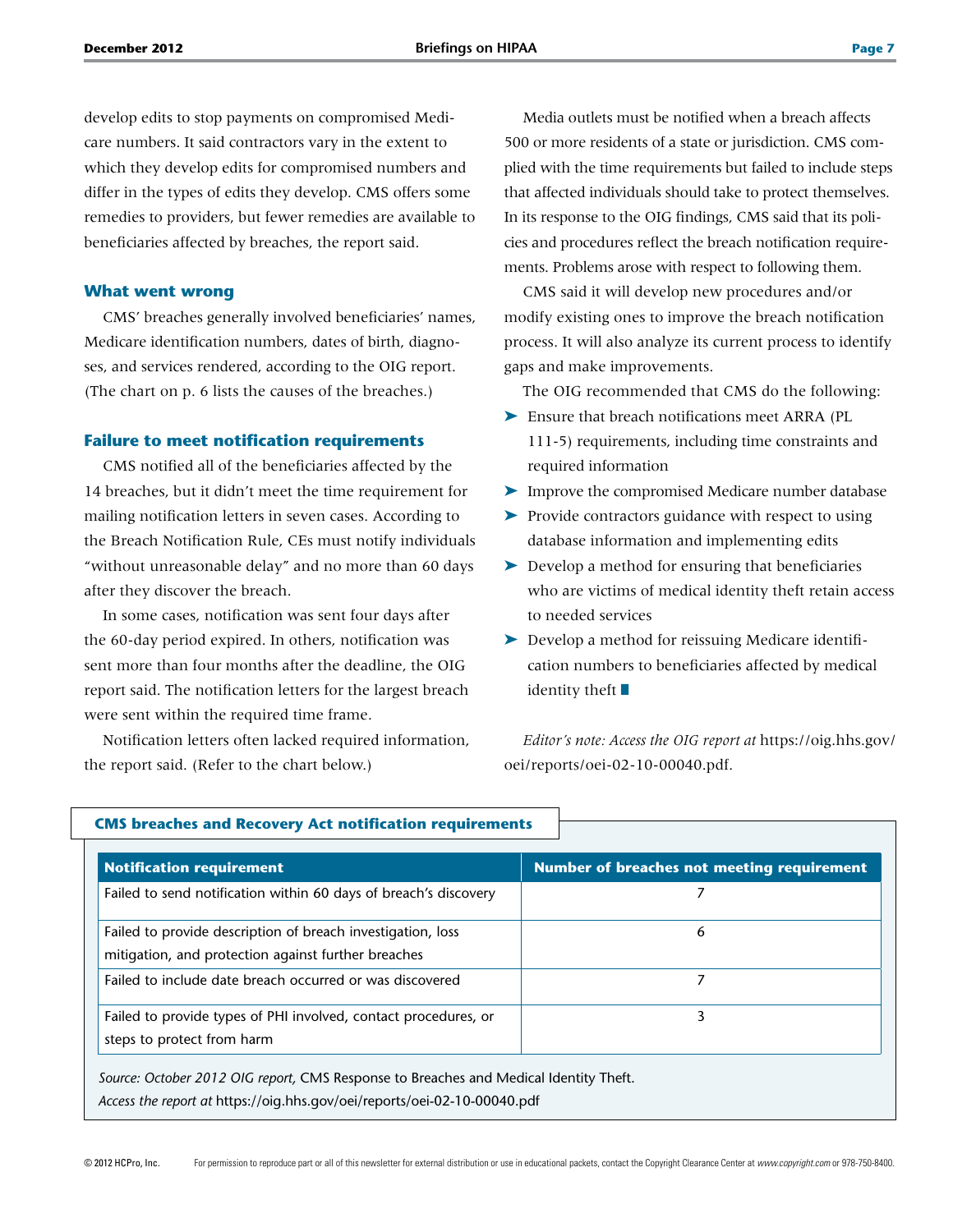## **What you can learn from CMS' breach notification mistakes**

When the federal government's top healthcare agency fails to meet breach notification requirements, there are important lessons to be learned.

An October report from the Office of Inspector General (OIG) reveals that CMS notified individuals affected by 14 breaches of PHI but failed to meet all of the requirements of the Breach Notification Rule. (Refer to the related article on p. 6.)

The lesson for healthcare organizations? Be certain you are prepared to respond to a privacy or security breach, advise healthcare attorneys and consultants.

"It is disappointing that CMS, acting as the largest health plan in the country, has failed to satisfy the breach notification requirements," says **Adam H. Greene, JD, MPH,** a partner at Davis Wright Tremaine, LLP, in Washington, D.C. "The breaches in question are

not especially large, and health plans dealing with far larger breaches have been able to meet their deadlines," says Greene.

Until recently, Greene worked at OCR, the agency responsible for enforcing HIPAA and the Breach Notification Rule. "I was especially surprised that, apart from the delays, the notifications themselves were not compliant in many cases," he says.

**John R. Christiansen, JD,** principal of Christiansen IT Law in Seattle, says he's not surprised that CMS has experienced breaches. "I think this just confirms what I always tell my clients: Always start by assuming you will have a security breach, sooner rather than later," he says.

What is the reason? "Security is not easy," he says. "Systems are complex and risks cannot be eradicated.

### **Five tips to help ensure patient privacy**

Despite efforts to prevent data breaches in healthcare, they continue to cause alarm.

Almost 20 million patient health records have been compromised in the past two years, according to statistics from HHS.

OCR, the agency that enforces the HIPAA Privacy and Security Rules, broke the 500 mark in October for the number of large breaches posted on its breach notification website. At presstime, OCR reported 502 patient-information breaches affecting 500 or more individuals since the agency began posting the information, as required by the HITECH Act, in February 2010. Access the website at *www.hhs. gov/ocr/privacy/hipaa/administrative/breachnotificationrule/ breachtool.html.*

The American Hospital Association (AHA) brought together senior executives from healthcare, information security, compliance, and legal backgrounds in September to discuss best practices for creating a culture of patient privacy compliance.

So how can you help make patient privacy part of your organization's DNA? Consider the following best practices

to minimize data breach risks and create a culture of patient privacy compliance:

#### **Encrypt**

Encrypt, encrypt, encrypt, says **Kimberly B. Holmes, Esq.,** deputy worldwide product manager for healthcare at the Chubb Group of Insurance Companies in Warren, N.J.

"While there currently are no federal minimum standards or guidance around the quality and level of encryption that should be implemented to secure PHI, having some form of encryption applied to all PHI—and especially to PHI that is stored on mobile and portable devices—mitigates the risk of potentially serious HITECH fines or penalties when a breach occurs," says Holmes.

#### **Prepare**

Prepare for a breach, says **Cheryl A. Parham, Esq.,** associate general counsel at New York-Presbyterian Hospital in New York City.

"Identify first responders with knowledge of your organization as well as the rules regarding notification and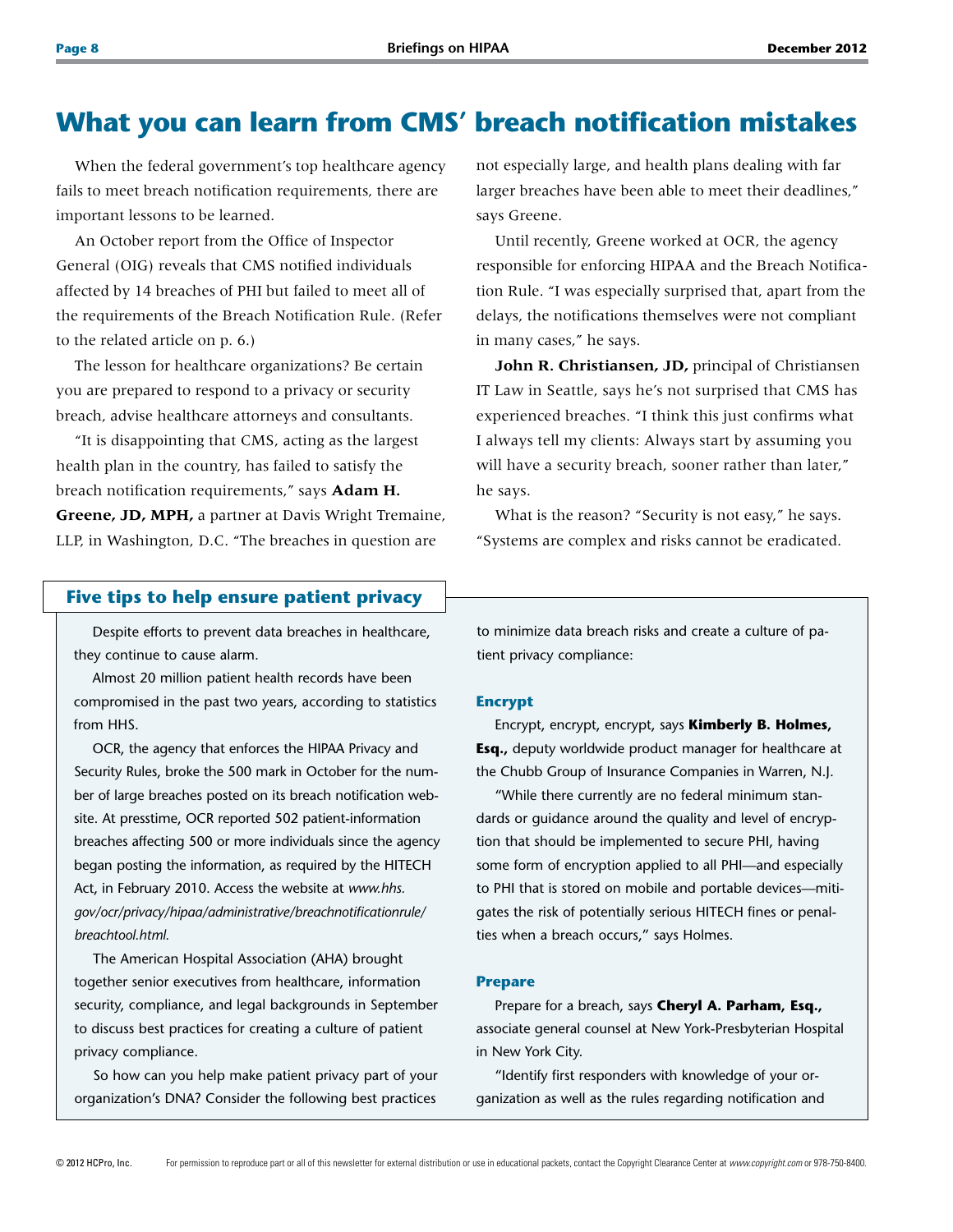The larger your organization is, the more prominent a target you are—though of course size doesn't matter that much." For example, Christiansen recently helped a two-partner physician office respond to a rather costly breach.

"So I'm not surprised CMS experienced breaches. It's a very big target and it has a lot of complex systems. Frankly, I'd have been surprised if it were found they hadn't had breaches," he says.

However, the agency didn't respond adequately and this is where healthcare organizations can learn some important lessons from the OIG report.

#### **Be ready to respond**

"If you start by assuming a breach, you realize the importance of being ready to respond," says Christiansen.

Christiansen was involved in the breach response to one of the first major breaches in healthcare, which occurred after the California breach notification law became effective. Response requirements were not common at the time and no one really knew what to do, which made it very difficult for the organization, he says.

Breach notification requirements are now a matter of law, and they describe the actions a healthcare organization must take if a breach occurs.

#### **Test policies and procedures**

Most organizations have at least adopted policies and procedures for breach response, Christiansen says. However, most probably haven't tested them, which healthcare organizations must do to identify flaws or gaps and ensure those policies and procedures are workable, he says.

CMS responded to the OIG report by stating that it has policies and procedures in place, but that it did not follow them in all instances.

reporting. When a breach occurs, find out the facts first, then respond—but do it in a timely way," she says.

#### **Assess compliance**

Conduct a privacy and security compliance assessment annually, says **Doug Pollack, CIPP/US,** chief strategy officer at ID Experts in Portland, Ore. "A key action for your healthcare organization to reduce your risks of being fined by OCR is to have a privacy and security compliance assessment carried out every year, and to clearly document the remedial actions that you've taken to address the most severe patient data privacy risks that were identified," he says.

#### **Close gaps**

Find the gaps and close them, says **Meredith Phillips, MHSA, CHC, CHPC,** chief privacy officer at Henry Ford Health Systems in Detroit. "When engaging with OCR, be a partner and show that you are being proactive," she says. "When we look at our programs, we see where there are some gaps and we tell OCR what we are going to do to fix the gaps and report back. We want to show that we are

taking action to correct any issues."

#### **Focus on prevention**

Focus on prevention efforts, preparation, and a well executed response plan, says **Marcy Wilder,** partner and cochair of the global privacy and information management practice at Hogan Lovells in Washington, D.C.

"Prevention efforts, preparation, and a well-executed response plan can go a long way toward mitigating the financial, legal, and reputational harm that a security incident involving patient information can cause," she says.

"Whether a breach begins with an external attack, employee malfeasance, or an innocent mistake, an organization's initial response can help minimize harm to affected individuals and manage the risks to which an institution is exposed. To start, have a written post-breach response plan ready and tested before a breach happens," she says.

The group was clear with respect to the direction that healthcare organizations should take, says **Michelle Collins,** marketing director at AHA Solutions. They need interdisciplinary incident response teams, she says.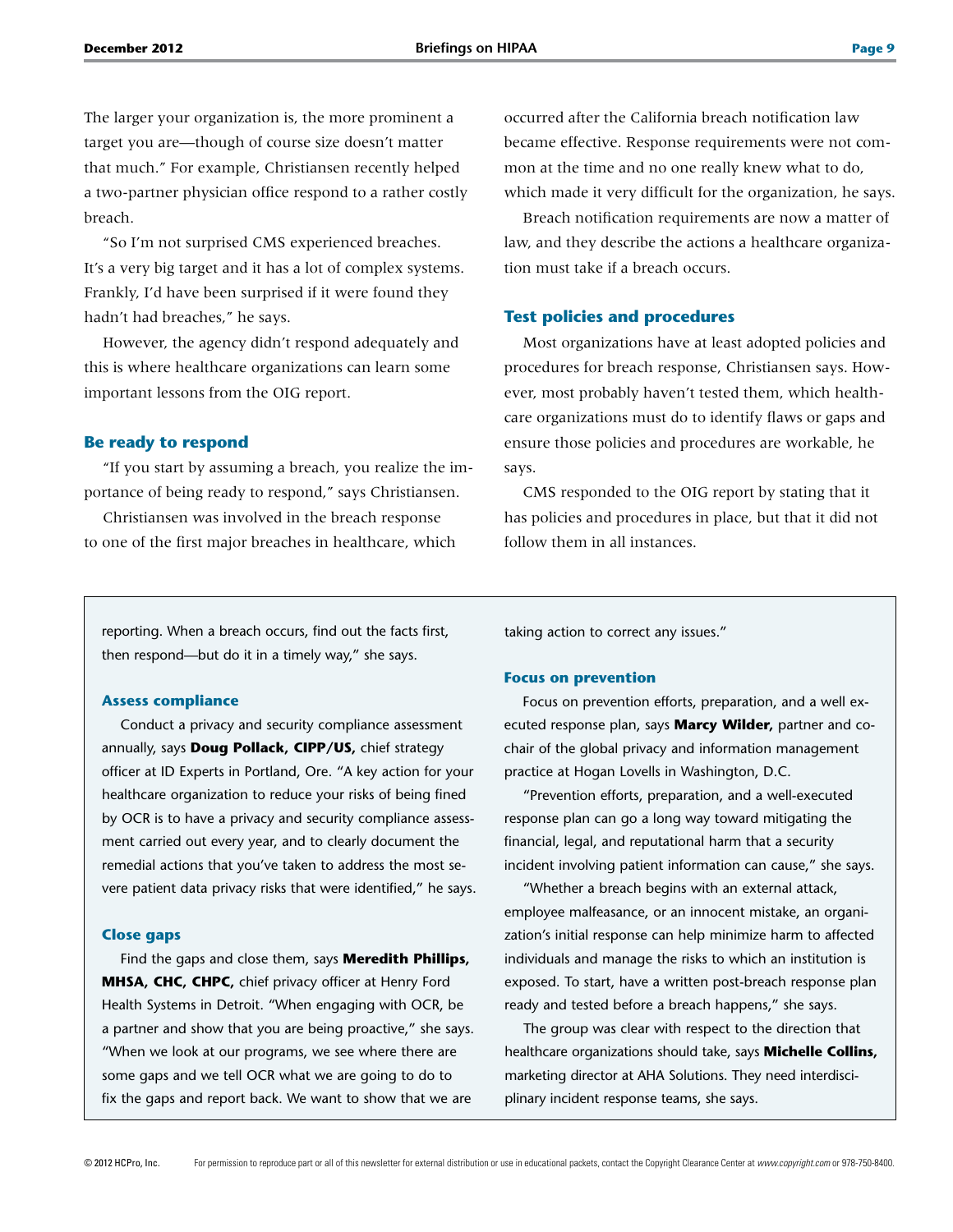"The report doesn't really comment on the adequacy of CMS' policies and procedures, which probably means they are facially appropriate, but because of the basic failures in some of the notifications and the inadequacy of some of the response procedures it identifies, I suspect there was little or no testing," says Christiansen.

Exercises designed to test the ability of your organization to respond to a situation, in this case a breach, take time, but can really pay off, he says.

#### **Establish systems for notification compliance**

Ensure that notification letters sent meet legal requirements. "I think it's a lesson to any covered entity [CE] to ensure that systems are in place to check the content of breach notifications before they go out," says Greene.

Tools can help you comply. "It may prove helpful for organizations to include checklists and templates as part of their incident response program and procedures to ensure these tools are used," Greene says.

For example, the OIG report noted that the Breach Notification Rule requires notification to each affected individual to include the following information:

- ▶ A description of what occurred, including the dates of the breach and its discovery, if known
- ➤ The types of unsecured PHI involved
- ➤ Steps individuals should take to protect themselves from potential harm
- ➤ A description of how the CE is investigating the breach, mitigating losses, and protecting against further breaches
- ➤ Contact procedures for individuals who want to learn more

#### **Document breach response**

Carefully document what you do, says **Chris Apgar, CISSP,** CEO and president of Apgar & Associates, LLC, in Portland, Ore.

OCR currently is auditing CEs for compliance with the HIPAA Privacy Rule, Security Rule, and breach notification requirements. If you are audited by OCR, you must demonstrate that you met the breach notification requirements, Apgar says.

Now is a good time for organizations to put their houses in order, says **John C. Parmigiani,** president of John C. Parmigiani & Associates, LLC, in Ellicott City, Md. "Scrutiny by the OIG of CMS should serve as an additional clarion call to the healthcare industry—both CEs and their business associates—that regulatory enforcement at the federal and state levels is being emphasized and strengthened in efforts to curb fraudulent activities and impermissible accesses and disclosures," he says.  $\blacksquare$ 

| <b>BOH Subscriber Services Coupon</b>                                                                                                                 |                   |                                                                                                                                                                                                                                                                                                                                                                     |                   |                                                        |                                                                                                        | Your source code: N0001                 |            |  |  |
|-------------------------------------------------------------------------------------------------------------------------------------------------------|-------------------|---------------------------------------------------------------------------------------------------------------------------------------------------------------------------------------------------------------------------------------------------------------------------------------------------------------------------------------------------------------------|-------------------|--------------------------------------------------------|--------------------------------------------------------------------------------------------------------|-----------------------------------------|------------|--|--|
| $\Box$ Start my subscription to BOH immediately.                                                                                                      |                   |                                                                                                                                                                                                                                                                                                                                                                     |                   | Name                                                   |                                                                                                        |                                         |            |  |  |
| <b>Options</b>                                                                                                                                        | No. of issues     | Cost                                                                                                                                                                                                                                                                                                                                                                | <b>Shipping</b>   | Total                                                  | Title                                                                                                  |                                         |            |  |  |
| Print & Electronic                                                                                                                                    | 12 issues of each | \$349 (BOHPE)                                                                                                                                                                                                                                                                                                                                                       | \$24.00           |                                                        | Organization                                                                                           |                                         |            |  |  |
| $\Box$ Electronic                                                                                                                                     | 12 issues         | \$349 (BOHE)                                                                                                                                                                                                                                                                                                                                                        | N/A               |                                                        | Address                                                                                                |                                         |            |  |  |
| Sales tax<br>Order online at<br>www.hcmarketplace.com.<br>Be sure to enter source code<br><b>Grand total</b><br>N0001 at checkout!                    |                   |                                                                                                                                                                                                                                                                                                                                                                     |                   | City                                                   |                                                                                                        | State                                   | <b>ZIP</b> |  |  |
|                                                                                                                                                       |                   | (see tax information below)*                                                                                                                                                                                                                                                                                                                                        |                   |                                                        | Phone                                                                                                  |                                         | Fax        |  |  |
|                                                                                                                                                       |                   |                                                                                                                                                                                                                                                                                                                                                                     |                   |                                                        | <b>Email address</b>                                                                                   | (Required for electronic subscriptions) |            |  |  |
| For discount bulk rates, call toll-free at 888-209-6554.                                                                                              |                   |                                                                                                                                                                                                                                                                                                                                                                     | $\Box$ Charge my: |                                                        |                                                                                                        |                                         |            |  |  |
| *Tax Information                                                                                                                                      |                   |                                                                                                                                                                                                                                                                                                                                                                     |                   | □ VISA<br>□ Discover<br>□ MasterCard<br>$\square$ AmEx |                                                                                                        |                                         |            |  |  |
| HCPro                                                                                                                                                 |                   | Please include applicable sales tax. Electronic subscriptions are exempt.<br>States that tax products and shipping and handling: CA, CO, CT, FL, GA, IL,<br>IN, KY, LA, MA, MD, ME, MI, MN, MO, NC, NJ, NM, NV, NY, OH, OK, PA, RI, SC,<br>TN, TX, VA, VT, WA, WI, WV. State that taxes products only: AZ. Please include<br>\$27.00 for shipping to AK, HI, or PR. |                   |                                                        | <b>Signature</b><br>(Required for authorization)                                                       |                                         |            |  |  |
|                                                                                                                                                       |                   |                                                                                                                                                                                                                                                                                                                                                                     |                   |                                                        | Card $#$<br>Expires<br>(Your credit card bill will reflect a charge from HCPro, the publisher of BOH.) |                                         |            |  |  |
| Mail to: HCPro, P.O. Box 3049, Peabody, MA 01961-3049 Tel: 800-650-6787 Fax: 800-639-8511 Email: customerservice@hcpro.com Web: www.hcmarketplace.com |                   |                                                                                                                                                                                                                                                                                                                                                                     |                   |                                                        |                                                                                                        |                                         |            |  |  |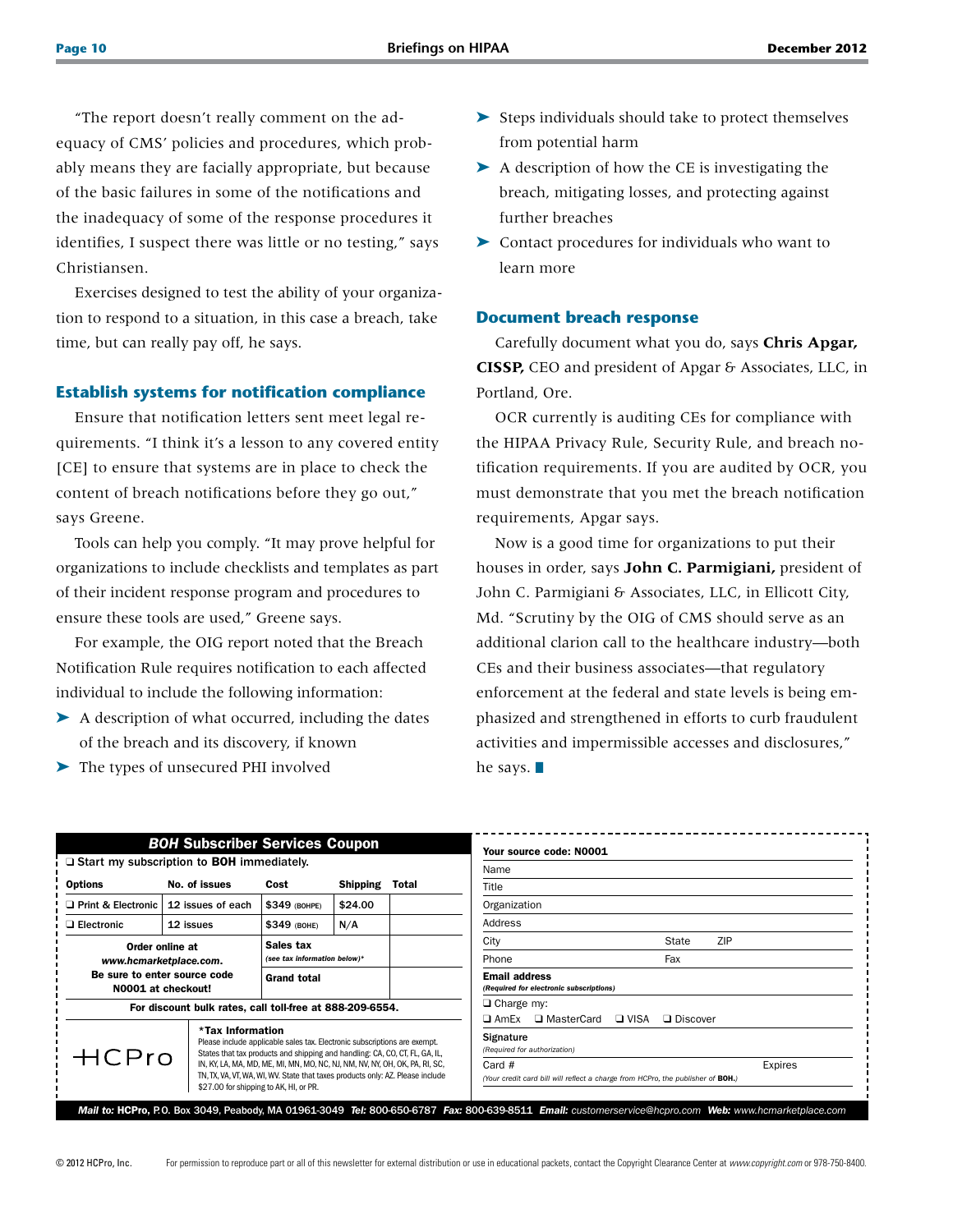## *HIPAA Q&A* **Security cameras, UB-04 forms, unreviewed test results**

*by Mary D. Brandt, MBA, RHIA, CHE, CHPS*

**Q Our hospital recently installed security cameras throughout the facility. A physical therapy aide is concerned about a camera focused on the treatment table and thinks this violates HIPAA. I also consider this inappropriate, but I am unable to find a HIPAA regulation that addresses this situation.** 

**A** No specific section of the Privacy Rule addresses this issue, but your concerns are appropriate. The security camera should not be focused on a treatment table because this violates patient privacy. Instead, the security camera should focus on nonpatient treatment areas, such as entrances and exits, which may be of more concern from a security perspective.

Both CMS and Joint Commission surveyors are attuned to this type of privacy violation and are likely to cite this as a violation of patient privacy if they become aware of it during a survey.

**Q Do I have the right as a Medicare beneficiary to access the UB-04 form that a hospital submits as a bill for payment to Medicare? May I access and receive a copy of my coding abstract? I understand that these documents are part of the electronic data that is part of my record, which is considered part of the designated record set.**

**A** The Privacy Rule gives you the right to access records in the designated record set. This is defined as information used by a covered entity to make decisions about individuals. For providers, the designated record set includes medical and billing records. For health plans, the designated record set includes enrollment, payment, claims adjudication, and case management records.

The UB-04 form is a billing record, so it is part of the designated record set to which you have access.

The coding summary is an administrative record and may not be considered part of your medical record. If the covered entity defines the medical record to exclude administrative records, such as coding summaries, the covered entity may deny your request to access your coding summary. However, codes that were submitted for billing will appear on the UB-04.

**Q Our records system is still paper based. Patients sometimes request copies of their records before their physicians have reviewed and signed off on the documents or test results.** 

**May we give patients copies of records and/or test results not yet reviewed by their physicians? May we accommodate patients by providing these records but identifying them as "unreviewed" so patients know that physicians have not reviewed them?** 

**A** You may release "unreviewed" test results to patients upon request if your organization's policy permits this. You may designate these results as "preliminary" or "unreviewed" if you choose to do so. If your organization does not address this in a formal policy, consider developing a policy with medical staff input. You may agree on a reasonable time for physician review (e.g., 48 hours) after which results may be released to patients even if the provider has not reviewed or signed off on them.  $\blacksquare$ 

*Editor's note: Brandt is vice president of HIM at Scott & White Healthcare in Temple, Texas. She is a nationally recognized expert on patient privacy, information security, and regulatory compliance. Her publications provided some of the basis for HIPAA's privacy regulations.*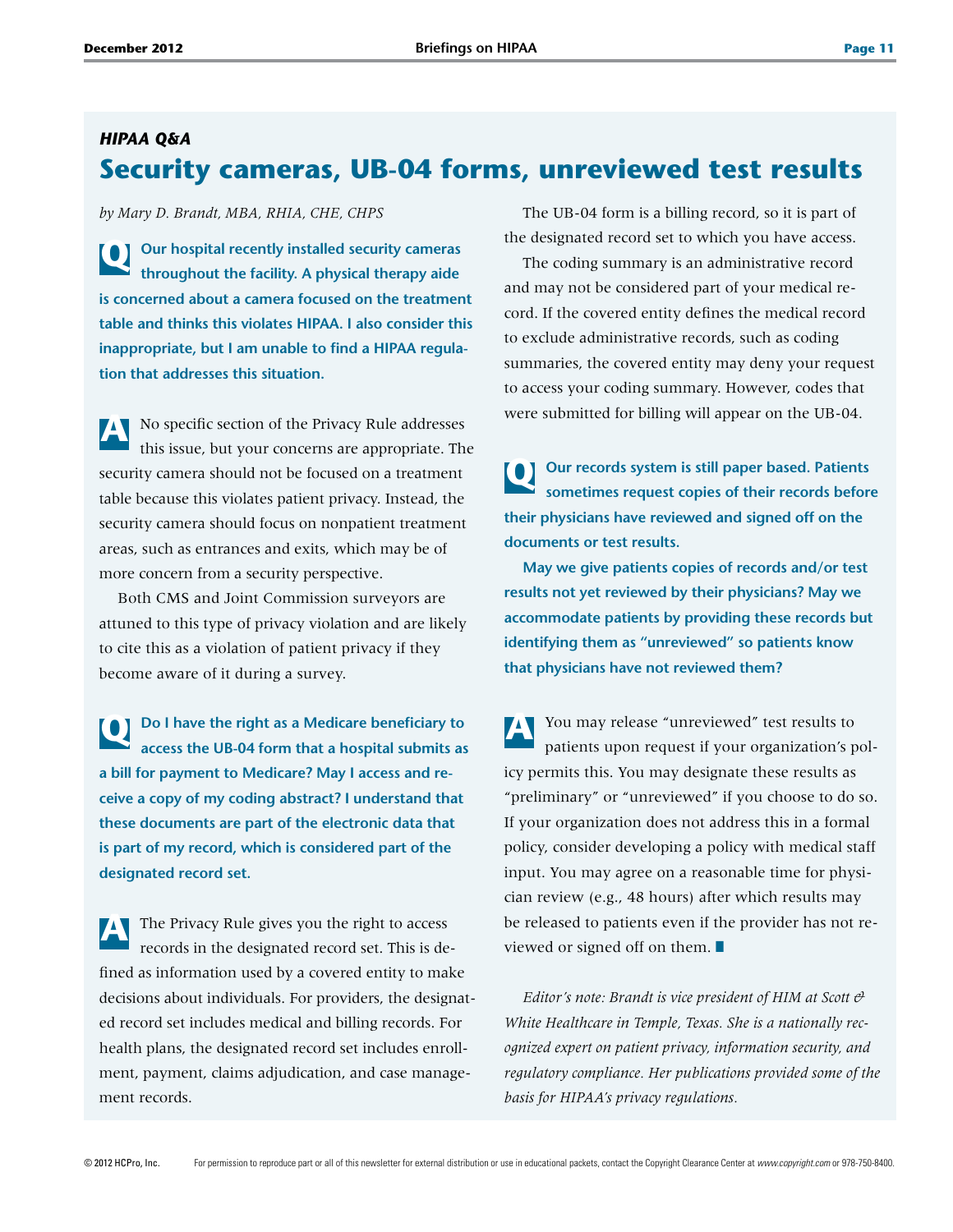## *Product watch* **Spectrum offers attractive option for EHR conversion**

*by Chris Apgar, CISSP*

 As increasingly more healthcare providers transition to electronic health records (EHR), the need for secure conversion of paper charts to electronic patient documentation also increases.

Spectrum Information Services NW, Inc. (Spectrum) is a vendor worth seeking out; it provides a solution that is cost-effective and secure.

Spectrum specializes in customized and secure medical records conversion. The service focuses on converting paper charts and converting only the documents necessary to create a complete patient record electronically and minimizing post-conversion paper chart retention. Most importantly, charts are securely converted and paper charts are destroyed after conversion and validation.

The functionality generally exists to support manual conversion by a healthcare provider to an EHR, but it can be labor-intensive and time-consuming. It also can result in the breach of PHI if paper charts are not properly destroyed after conversion. Also, if a converted chart is incomplete or an important part of the record is not converted, the result is loss of integrity, a HIPAA Security Rule violation, and potential harm to patients. Spectrum has partnered with several EHR vendors to directly convert paper charts into EHRs, thereby protecting the integrity of the soon-to-be electronic patient records.

Several providers have contracted with Spectrum for complete rescanning of projects whose initial results included poor quality, lost files, and intermingled patient information. Spectrum uses a project management approach that appears to reasonably ensure accurate,

## **Questions? Comments? Ideas?**

**Contact Contributing Editor Joanne Finnegan Email** *joannef100@hotmail.com* legible, and complete conversion of all documents. Its project management approach also protects against intermingling patient records from different healthcare providers.

Spectrum claims to ensure compliance with the HIPAA Security Rule and the so-called "mini security rule" in the HIPAA Privacy Rule. Compliance includes enforcing required security policies and strong physical safeguards to protect paper charts scheduled for conversion. Spectrum provides ongoing HIPAA training for its workforce and retains an independent auditor who conducts an annual HIPAA compliance assessment. When contracting with business associates, it's important to reasonably ensure that they have sufficient resources to indemnify covered entities in the event of a breach of PHI, litigation, or other action that could harm covered entities. Spectrum also carries sufficient liability insurance to protect covered entities in the event indemnification is needed.

Requiring vendors to provide documentation regarding HIPAA compliance and the implementation of a sound security program is always wise. Spectrum appears to have implemented appropriate security controls, but verifying any statements it makes in this regard remains a good idea. Also remember to include indemnification language in this and all other business associate contracts.

Document conversion can result in a breach of unsecure PHI and loss of patient record integrity. Both are significant risks, and Spectrum can help minimize the security risks associated with paper file conversion.  $\blacksquare$ 

*Editor's note: Apgar is president of Apgar & Associates, LLC, in Portland, Ore. He has more than 17 years of experience in information technology and specializes in security compliance, assessments, training, and strategic planning.*

*To access additional information about Spectrum, visit*  www.sisnwinc.com.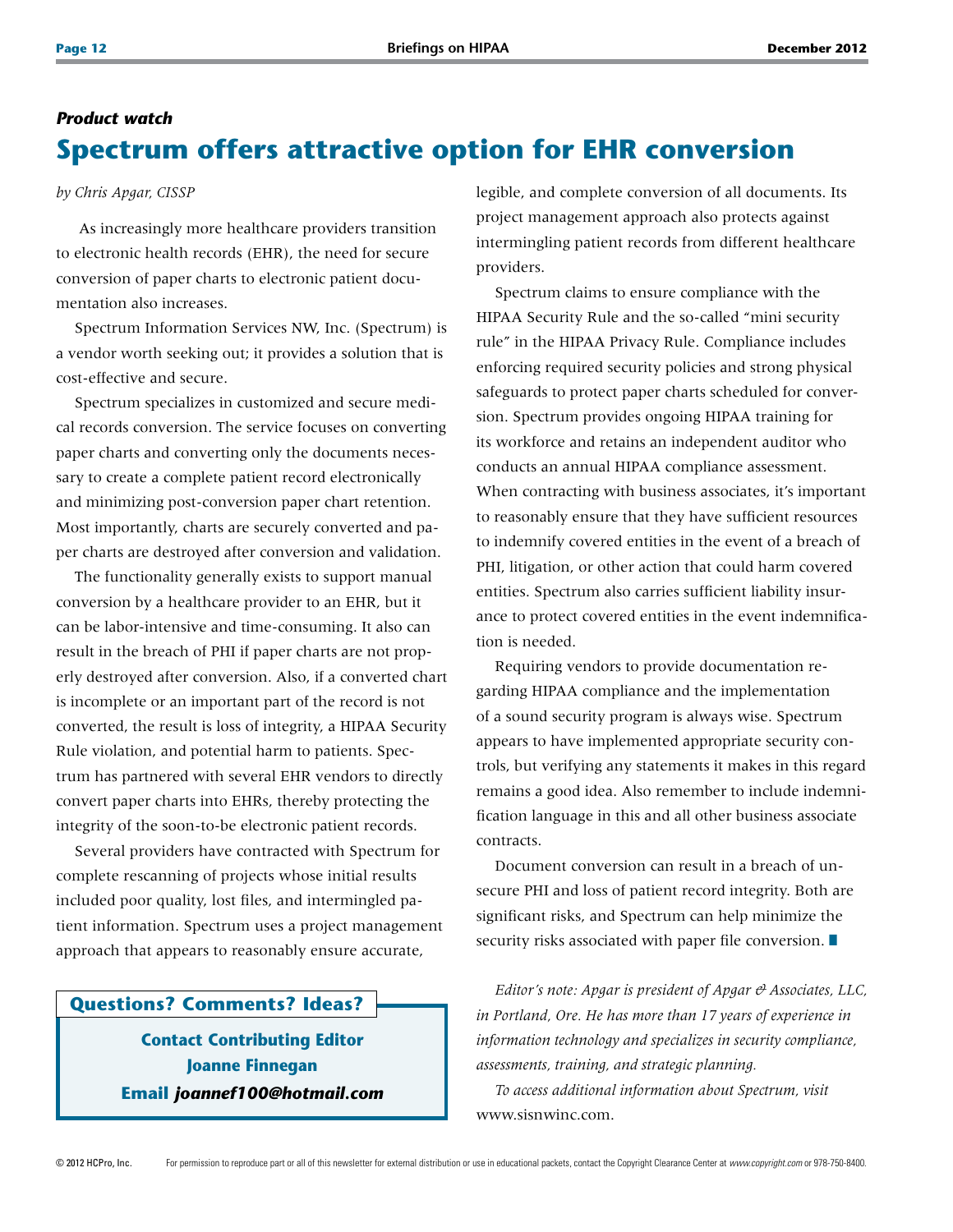# **LULULULU**  $\bullet$   $\bullet$   $\bullet$ Privacy & Security Primer *A training tool for healthcare staff December 2012*

# **Tips from this month's issue**

## **OCR HIPAA audits (p. 1)**

- **1.**  OCR audits to assess HIPAA compliance will continue in 2013. There will be more audits going forward; HITECH requires them.
- **2.** It remains unclear how many audits OCR will conduct in 2013 and when it will expand from the existing covered entities (CE) and begin auditing business associates.
- **3.** When OCR finishes this first year of audits, an independent third party will review the audit process and provide recommendations that OCR will include in a report due to Congress in early 2013.
- **4.**  The audit protocol posted on OCR's website in June has already changed. New key activities have been added, so privacy and security officers must stay up to date and not rely on old checklists.
- **5.** OCR has changed the audit reports that it sends to CEs after on-site visits, including modifications to format and presentation of information. Reports now include findings and observations. Findings are deficiencies that pertain directly to the regulations; observations are best practices that auditors prefer, but that the regulations do not require.

## **Sample policy: Walk-around security reviews (p. 5)**

**6.**  While not explicitly required by the HIPAA Security Rule, it is standard practice to conduct a physical security audit periodically by simply walking through an area or building, looking for vulnerabilities.

- **7.**  Adopt a policy that includes general rules for periodic observational review of security practices in your organization. This simple process serves multiple purposes. It evaluates the current state of security practices that are easily observed, identifying weak areas for remediation. It appropriately distributes security responsibility and accountability to managers throughout the organization. It shows that security is important to management. It reinforces good security practices described in workforce training, and it provides evidence of security compliance monitoring by your organization.
- **8.** This policy also may apply to the facilities of an organization's agents and trading partners, depending on the terms of the relationship. The audit/review includes only security practices that can be observed (seen, heard). It is noninvasive and nontechnical.
- **9.** Reviews should occur quarterly or more frequently if necessary.
- **10.** Department heads should be responsible for conducting or overseeing the performance of the review of their areas.
- **11.** Reviews should be conducted with a standard paper or electronic checklist prepared by the information security officer (ISO) and the facilities management director in collaboration with the privacy officer.
- **12.** The process is not punitive in intent. However, where security practices do not meet organization